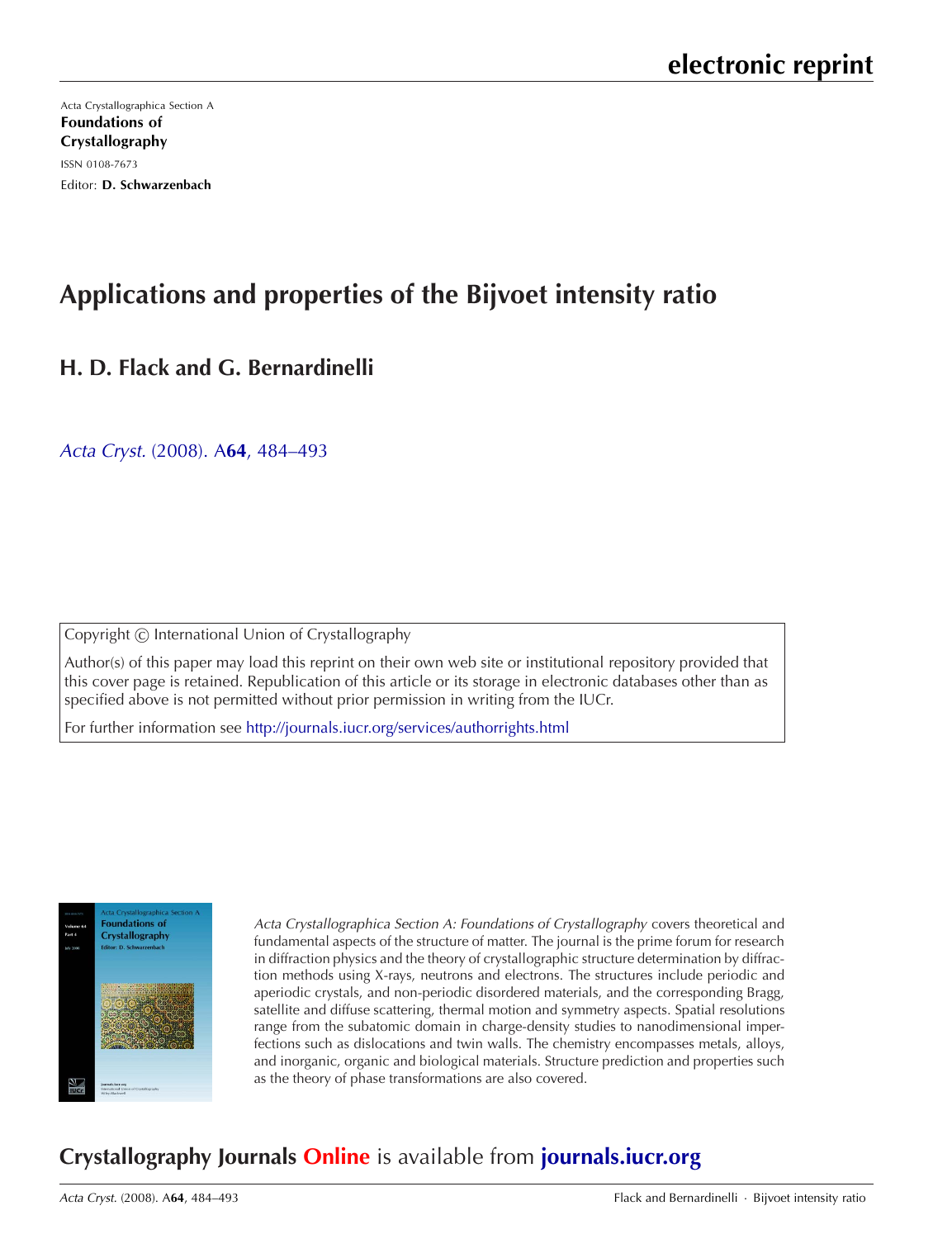## research papers

Acta Crystallographica Section A Foundations of Crystallography

ISSN 0108-7673

Received 5 March 2008 Accepted 8 May 2008

# Applications and properties of the Bijvoet intensity ratio

## H. D. Flack\* and G. Bernardinelli

Laboratoire de Cristallographie, University of Geneva, Switzerland. Correspondence e-mail: howard.flack@unige.ch

An empirical relationship of use in prediction and evaluation is established between the standard uncertainty of the Flack parameter and the Bijvoet intensity ratio. The expected value of this ratio may be calculated from the chemical composition of the compound and the X-ray wavelength. Structure analyses published with intensity data have allowed various properties of the Bijvoet intensity ratio to be studied. It is found that, although the Bijvoet intensity ratio has a strong dependence on sin  $\theta/\lambda$ , extrapolation to sin  $\theta/\lambda = 0$  of model intensity pairs leads to values satisfactorily close to those expected. Moreover, it is shown that there is no symmetry enhancement for general reflections of the Bijvoet ratio in agreement with theory. The behaviour of some special reflections is examined. Two methods of correcting the observed Bijvoet ratio for systematic and random effects have been tested and found to be unsatisfactory. Evidence is produced to show that standard uncertainties provided with intensities are unrealistic and that measurement protocols need improvement.

 $\odot$  2008 International Union of Crystallography Printed in Singapore – all rights reserved

## 1. Introduction

Flack & Shmueli (2007) presented the theoretical derivation of the mean-square Friedel intensity difference in triclinic space group P1 with a centrosymmetric substructure and further defined a Bijvoet intensity ratio as the quotient of the root-mean-square Friedel intensity difference to the average reflection intensity. An expected value of the Bijvoet intensity ratio may be calculated from knowledge of the chemical composition of the compound and the X-radiation used. If it is required to make allowance for a centrosymmetric substructure, the chemical composition of the latter must also be known. Shmueli et al. (2008) have extended the analysis to all non-centrosymmetric space groups and have evaluated the symmetry-enhancing effects on the intensity of special reflections.

Previously, Flack et al. (2006) made a preliminary presentation for some crystal-structure determinations of the relationship between the Bijvoet ratio and the standard uncertainty (*u*) of the Flack (1983) parameter  $x(u)$  obtained by least-squares refinement. However, the work presented in Flack *et al.* (2006) was limited in certain respects. In the first place, only an approximate form of the expected Bijvoet ratio due to Girard et al. (2003) was used and, secondly, the analysis was based on a small set of pseudo-centrosymmetric structures. Consequently, the current work presents the full relationship between the expected value of the Bijvoet ratio and the standard uncertainty of the Flack parameter, and moreover probes more deeply the practical properties of the Bijvoet ratio.

As in Flack & Shmueli (2007), we define the average and difference intensities of Friedel opposites as

$$
A(hkl) = \frac{1}{2}[I(hkl) + I(\overline{h}\overline{k}\overline{l})],\tag{1}
$$

$$
D(hkl) = I(hkl) - I(\bar{h}\bar{k}\bar{l})
$$
\n(2)

and the Bijvoet intensity ratio is defined as

$$
\chi = \sqrt{\langle D^2 \rangle} / \langle A \rangle. \tag{3}
$$

The expected value of the Bijvoet intensity ratio  $\chi_{Ex}$  is calculated using equation (8) of Flack & Shmueli (2007). For convenience, we use  $10^4 \chi_{Ex}$ , which is called *Friedif* for an arrangement without any centrosymmetric substructure and Friedif-centro if there is a centrosymmetric substructure. *Friedif*  $\geq$  *Friedif-centro*  $\geq$  0.0. For a centrosymmetric structure,  $Friedif = 0$ .

According to the symmetry of the crystal, reflections are classified as being general or special and centric or acentric. These terms are rigorously defined with examples in Shmueli et al. (2008). A glossary is provided at the end of the current paper collecting the principal symbols used.

## 2. Application relating the standard uncertainty of the Flack parameter to Friedif

The various data sources that have been used for the study of the relationship between the standard uncertainty of the Flack parameter,  $u$ , and Friedif are given in Table 1. Data on crystalstructure analyses have been assigned an unique code SFA to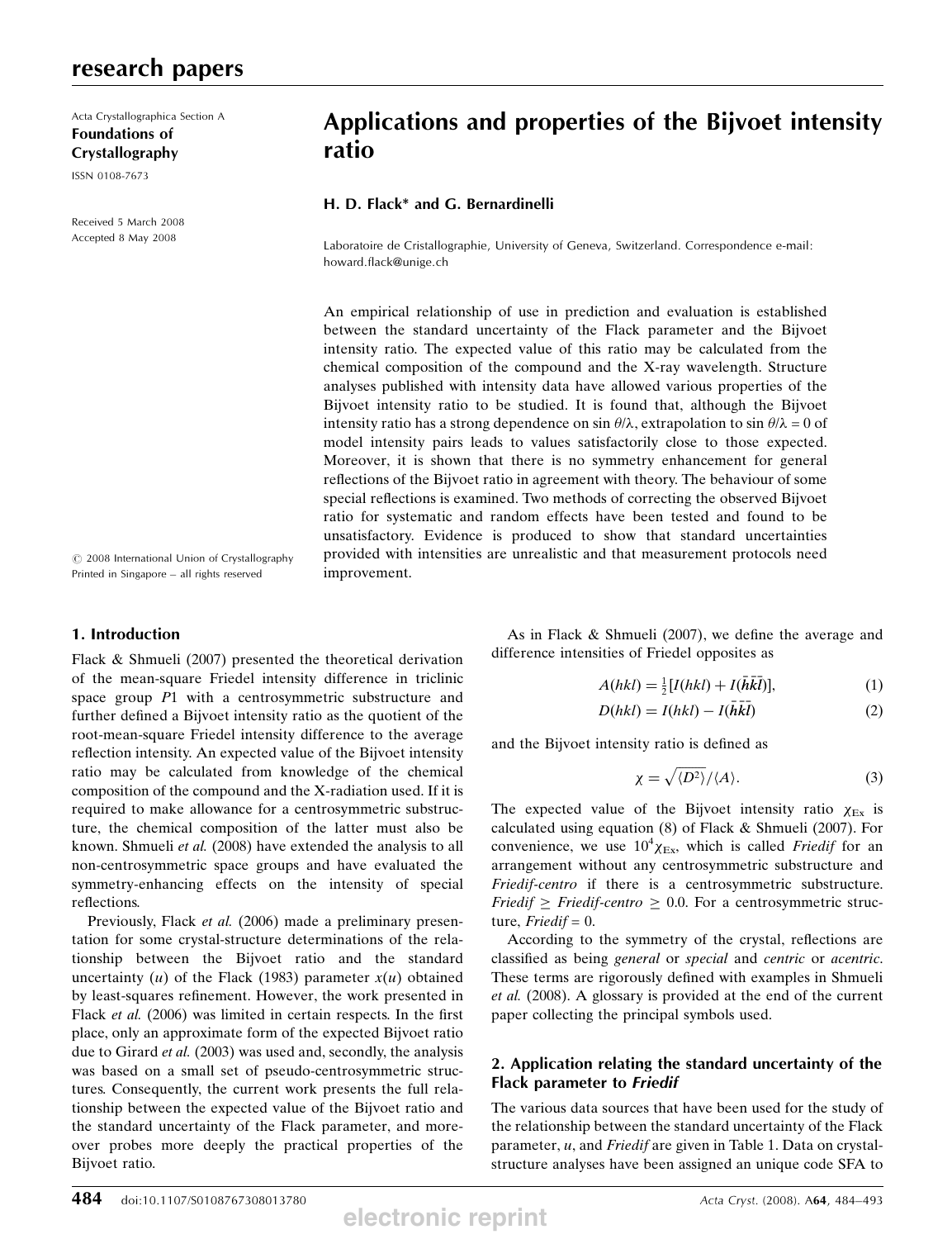Data sources for the study of the standard uncertainty of the Flack parameter versus Bijvoet intensity ratio.

Structure ATOTOS (Friedif = 1171,  $u = 0.33$ , u.Friedif = 387) in data set NiD clearly has something wrong in its reporting and has not been counted in the averages. Structure DAFPAC (*Friedif* = 242,  $u = 0.08$ ,  $u$ *. Friedif* = 19.4) has been confirmed by the authors (Clemente, 2007) to be centrosymmetric but has been kept in data set PaD as originally published. Fuller information on these structures and the interpretation of their data is available from the supplementary material.

| <b>SFA</b><br>code | Count | $\langle u.Friedif \rangle$ | Centro-<br>symmetry | % Friedel<br>cover | Author                     |
|--------------------|-------|-----------------------------|---------------------|--------------------|----------------------------|
| N1K                | 148   | 13.9                        | Non                 | 100                | This work                  |
| N1D                | 50    | 8.4                         | Non                 | 100                | Djukic et al. (2008)       |
| NiD                | 16    | 13.6                        | Non                 | Intermediate       | Djukic et al. (2008)       |
| NaA                | 30    | 9.6                         | Non                 | Any                | This work, Table 3         |
| P <sub>1</sub> B   | 36    | 10.2                        | Pseudo              | 100                | Flack <i>et al.</i> (2006) |
| P <sub>0</sub> B   | 50    | 14.7                        | Pseudo              | 0                  | Flack et al. (2006)        |
| PaD                | 6     | 8.7                         | Pseudo              | Any                | Djukic et al. (2008)       |
| C <sub>1</sub> B   | 30    | 25.9                        | Centro              | 100                | Flack et al. (2006)        |
| COB                | 66    | 23.1                        | Centro              | 0                  | Flack et al. (2006)        |
| CiB                | 10    | 32.7                        | Centro              | Intermediate       | Flack et al. (2006)        |
| C1X                | 5     | 2899.5                      | Centro              | 100                | Flack et al. (2006, §5)    |

aid in identification. The code S takes a value of N to indicate a non-centrosymmetric structure without any centrosymmetric substructure, a value of P to indicate a non-centrosymmetric structure with a centrosymmetric substructure, and a value of C for a centrosymmetric structure which was (incorrectly) refined as being non-centrosymmetric. F indicates the Friedel coverage<sup>1</sup> of the intensity data as 0 for  $0\%$ , 1 for  $100\%$ , i (intermediate) for between 30 and 70%, and a (any) for any Friedel coverage noting that centric reflections do not count in this evaluation. The single-character A is a code indicating the source of the data, *e.g.* D means Djukic *et al.* (2008) as indicated in Table 1. Structures in data set N1K, which were obtained over a long period of time using various equipment and measurement procedures, have been marked as noncentrosymmetric since no centrosymmetric substructures were noticed and remarked upon at the time of the structure analysis when automated procedures like checkCIF/PLATON (http://checkcif.iucr.org; Spek, 2003) were not available and graphic display was less professional.

For much of the above data, the values obtained for the Flack parameter itself [i.e. the x in  $x(u)$ ] have been extensively analysed and discussed in Flack & Bernardinelli (2006), Flack et al. (2006) and Djukic et al. (2008). In the current section, we are almost exclusively concerned with the value of the standard uncertainty of the Flack parameter [i.e. the u in  $x(u)$ ] and in particular its relation to Friedif.

Fig. 1 shows the scatter diagram of u versus Friedif on logarithmic axes for the data sets of non-centrosymmetric and pseudo-centrosymmetric crystal structures detailed in Table 1. The justification for incorporating the latter with those not containing a centrosymmetric substructure is presented in  $\S 2.1$ following a consideration of the results on centrosymmetric structures. Although there is a fair amount of scatter of the data points in Fig. 1, several aspects are clear in it. Firstly, there is no grouping of data points based on Friedel coverage. Thus, for the purposes of the analysis of the standard uncertainty of the Flack parameter, data sets with large and small Friedel coverage may be treated together. Nevertheless, one should remember from Flack et al. (2006) that the value of  $x$  itself is sensitive to Friedel coverage. Secondly, it is clear that the data show an empirical linear relationship  $log(u) = m log(Friedif) +$  $log(c)$ . The important salient feature of this plot is that the slope *m* is essentially equal to  $-1$ , giving  $u = c/Friedif$ , showing that  $u$  is inversely proportional to *Friedif* with the mean value of u.Friedif (i.e.  $\langle u.Friedif \rangle$ ) taken over a data set being an empirical constant. As an illustration, Fig. 2 shows the

u vs Friedif - logarithmic axes - non-centrosymmetric structures



#### Figure 1

Plot of *u versus Friedif* on logarithmic axes for non-centrosymmetric structures. These are measured with high and low Friedel coverage and may have a centrosymmetric substructure.



#### Figure 2

Plot of *u versus 1/Friedif* for non-centrosymmetric structures lacking a centrosymmetric substructure. Structure BU/17/611 (*Friedif* = 6,  $u = 2.0$ ,  $u.Friedif = 12.0$ ) in data set N1K has not been included in this figure as although its behaviour is normal it makes the scatter diagram less informative.

<sup>1</sup> Friedel coverage is a measure of the completeness of the diffraction-intensity data with regard to inversion in the origin of reciprocal space. If for each value of hkl the intensity of the Friedel opposite  $\overline{h}\overline{k}\overline{l}$  (or one symmetry equivalent to it) has NOT been measured, then the Friedel coverage is 0%. However, if, for each value of hkl, both the reflection hkl and its Friedel opposite  $\overline{h}\overline{k}\overline{l}$  (or one symmetry equivalent to it) have been measured and used separately in the least-squares refinement, then the Friedel coverage is 100%. Centric reflections do not count in this evaluation.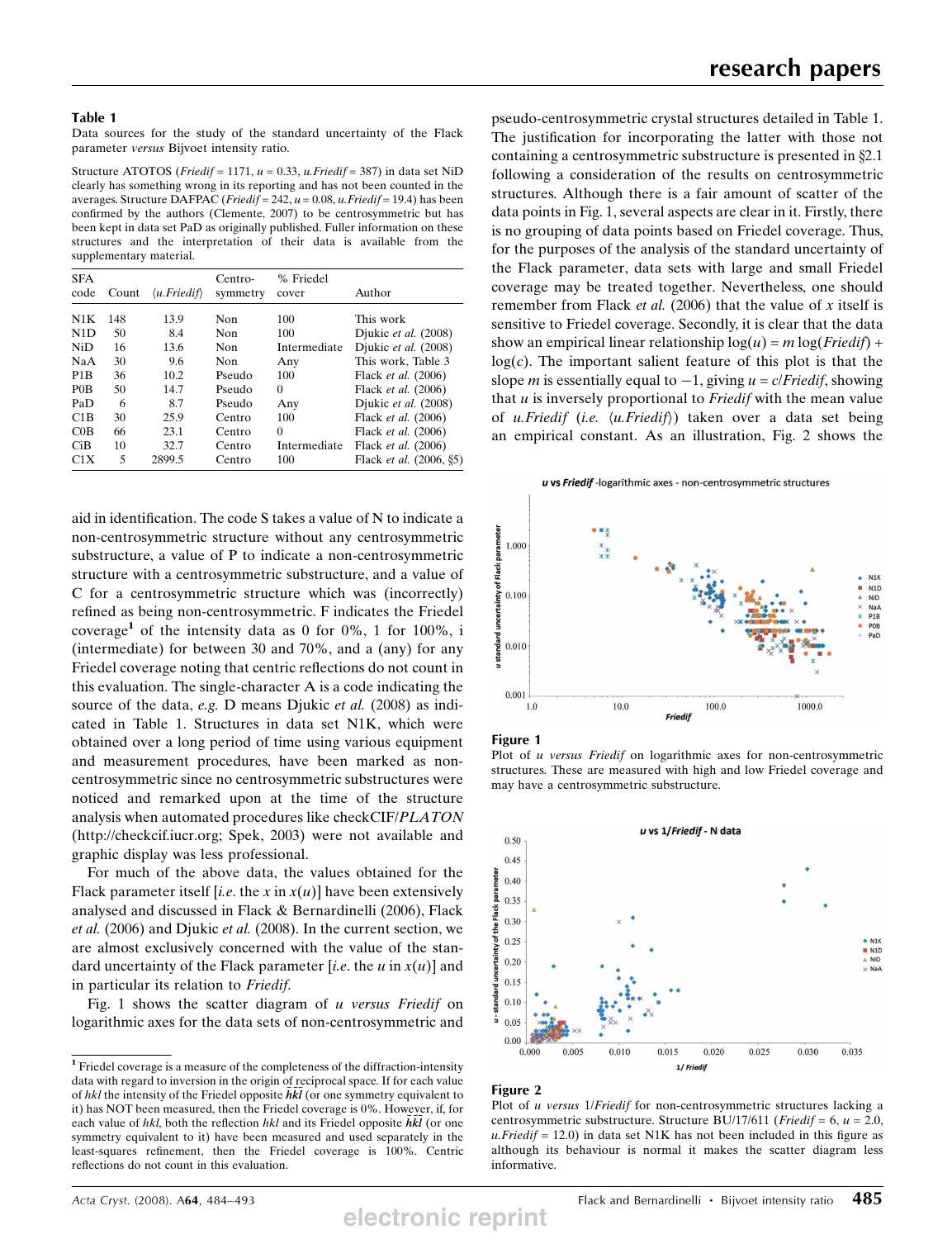nice scatter diagram of u versus 1/*Friedif* for the noncentrosymmetric structures lacking a centrosymmetric substructure and Table 1 shows values of  $\langle u.Friedif \rangle$  of 13.9 (N1K), 8.4 (N1D), 13.6 (NiD) and 9.6 (NaA). The spread of u.Friedif values is best judged by examination of Figs. 1, 2 and 3, and by the spread of  $\langle u.Friedif \rangle$  between data sets.

Using  $\langle u.Friedif \rangle = 8.0$ , one finds that  $u = 0.04$  corresponds to a value for *Friedif* of 200 and a value of  $u = 0.10$  corresponds to a value for *Friedif* of 80. These two values of  $u$  are the limiting values chosen by Flack & Bernardinelli (2000) as upper limits for absolute-structure determination:  $u = 0.04$  for the general case and  $u = 0.10$  for a compound known to be enantiopure. Consequently, the corresponding values of Friedif (200 for general and 80 for enantiopure) are lower limits for absolute-structure determination calculable from a knowledge of the chemical composition of the compound and the wavelength of the X-rays. These two values are thus of practical use in the choice of compound and radiation wavelength for absolute-configuration determination prior to experimentation and in the evaluation of the value of  $u$ obtained (see  $\S 2.2$  for examples). The present Fig. 1 with its derived values supersedes Fig. 1 of Flack et al. (2006).

#### 2.1. Centrosymmetric structures

Fig. 3 shows data for centrosymmetric structures supplementing the non-centrosymmetric structures already shown in Fig. 2. The scales of the two figures are not identical, details being given in the figure captions. Once again, the Friedel coverage has no clear effect on the value of  $u$  as all data sets of centrosymmetric structures occupy the same part of the scatter diagram. It is however very clear that the data points of the centrosymmetric structures tend to occur with a higher value of  $u$ , for a given value of *Friedif*, than those of noncentrosymmetric structures. Indeed, Table 1 shows values of  $\langle u.Friedif \rangle$  for the centrosymmetric structures of 25.9 (C1B),



#### Figure 3

Plot of u versus 1/Friedif for centrosymmetric structures and noncentrosymmetric structures lacking a centrosymmetric substructure. Data with  $u > 0.2$  have been excluded from the figure as although their behaviour is normal their inclusion makes the scatter diagram less informative. Consequently, Figs. 2 and 3 are not on the same scale.

| Table 2                        |  |
|--------------------------------|--|
| Examples of values of Friedif. |  |

| Compound                       | <i>Friedif</i> (Mo $K\alpha$ ) | <i>Friedif</i> (Cu $K\alpha$ ) |  |  |
|--------------------------------|--------------------------------|--------------------------------|--|--|
| $C_{35}H_{36}FeO_2P$           | 405                            | 1520                           |  |  |
| $C_{49}H_{27}CIF_{20}O_4P_2Ru$ | 232                            | 904                            |  |  |
| $C_{20}H_{16}CrO_6$            | 342                            | 1328                           |  |  |
| $C_{14}H_{17}NO_2S$            | 92                             | 411                            |  |  |
| $C_6H_{12}O_6$                 |                                | 36                             |  |  |

23.1 (C0B), 32.7 (CiB) and 2900 (C1X). The first three data sets imply that on average the values of Friedif for these centrosymmetric structures should be reduced by a factor of about 0.33 to bring them into line with the noncentrosymmetric structures. The analysis of Flack & Shmueli (2007) shows that the value of Friedif is decreased in the presence of a centrosymmetric substructure for a structure in triclinic space group  $P1$ . Thus, although it is encouraging to see that these data sets indicate that reduced values of Friedif are in operation, it may appear odd that the theoretical values of *Friedif* (*i.e.* zero) and  $u$  (*i.e.* infinitely large) for a centrosymmetric structure have not been attained. However, one has to recall that, although the real crystals of these compounds are centrosymmetric, the models used to represent them are non-centrosymmetric. In this respect, the well established instability of least-squares refinement of pseudocentrosymmetric structures is of importance (Ermer & Dunitz, 1970; Marsh, 1981, 1986; Watkin, 1994). The freedom offered to a centrosymmetric crystal structure of a noncentrosymmetric least-squares refinement results in a better statistical fit to the intensity data at the expense of distorted molecular geometry and a physically unrealistic noncentrosymmetric distortion to the whole structure. Certain other factors also give rise to underestimated values of u. These are non-full-matrix least-squares refinement (Flack & Bernardinelli, 2000, 2006), the use of shift-limiting constraints (Watkin, 1994) and the Levenberg–Marquardt stabilizing or damping procedure (Levenberg, 1944; Marquardt, 1963; Flack & Bernardinelli, 2000).

The data set C1X of five crystal structures discussed in  $\S$ 5 of Flack *et al.* (2006) show large standard uncertainties  $u$  on the Flack parameter. All of these structures have a checkCIF/ PLATON misfit parameter (Spek, 2003) to a centrosymmetric structure of 100%. The values of *u. Friedif* for these structures are indeed so high, 5000, 5110, 226, 42 and 4120, that they have not been included in Fig. 3.

As promised at the start of  $\S2$ , we now return to the examination of non-centrosymmetric crystal structures with a centrosymmetric substructure. In Fig. 1, it was seen that the corresponding data sets followed the same general trend as the data sets of non-centrosymmetric crystal structures without a centrosymmetric substructure. Moreover, for the data sets of pseudo-centrosymmetric crystal structures,  $\langle u.Friedif \rangle$  takes values of 10.2 (P1B), 14.7 (P0B) and 8.7 (PaD), very similar to those of the data sets of noncentrosymmetric crystal structures without a centrosymmetric substructure. All in all, both the form of Flack & Shmueli's  $\chi$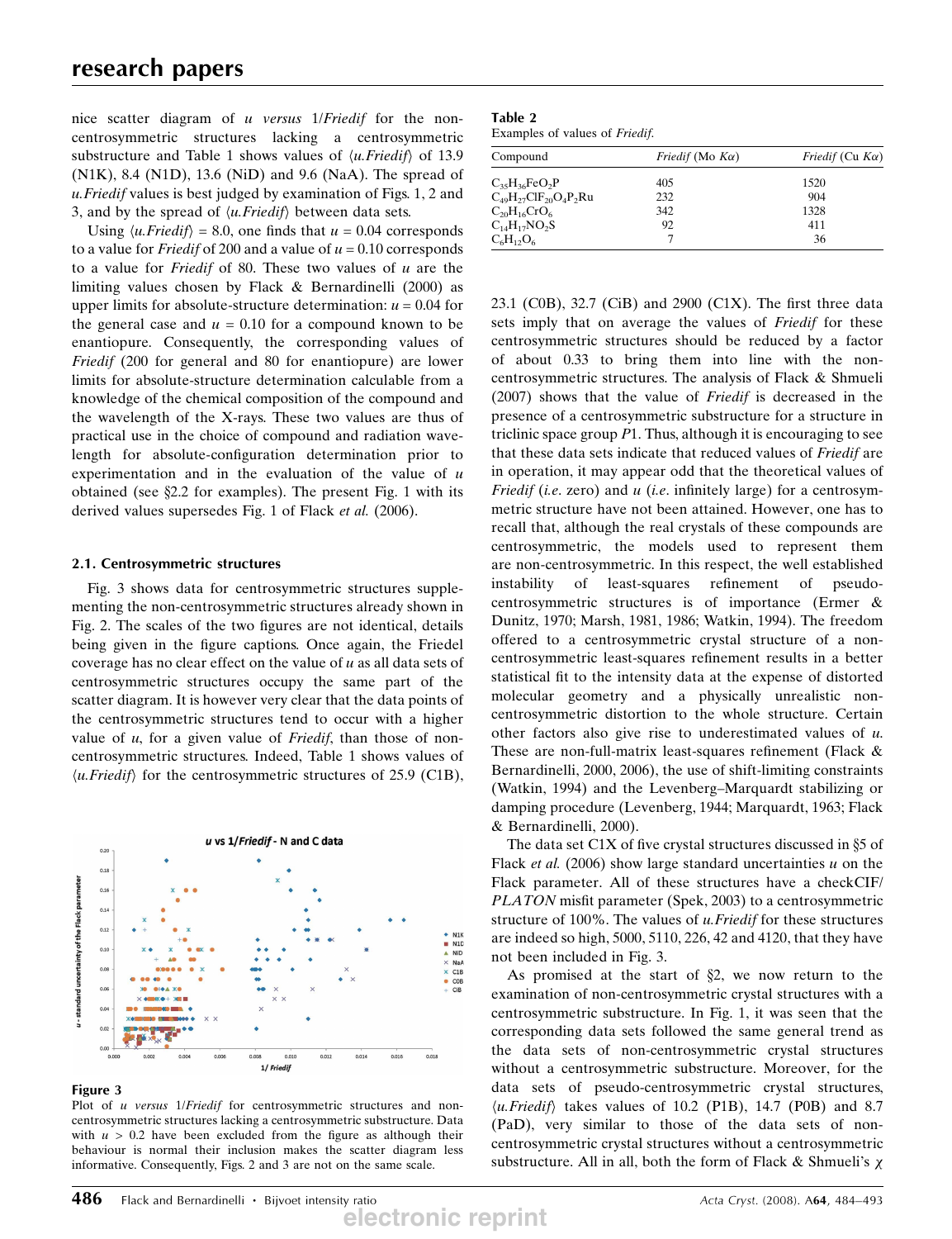and the freedom of a non-centrosymmetric refinement for the centrosymmetric substructure combine to make the effect of the centrosymmetric substructure minimal for the analysis of  $u$ in terms of Friedif.

## 2.2. Examples

A few examples presented in Table 2 will help to make some of the uses of Friedif clearer. In Table 2, one notices that the compound containing the heaviest element (Ru) is not the one with the highest value of Friedif and that the compound  $C_{14}H_{17}NO_2S$  containing only elements from the first two rows of the Periodic Table nevertheless has significant and measurable differences in intensity between Friedel opposites even for Mo K $\alpha$ . The compound  $C_6H_{12}O_6$  has small differences in intensity between Friedel opposities with Mo  $K\alpha$ radiation which increase on using Cu  $K\alpha$  and are appreciable with Cr  $K\alpha$  (*Friedif* = 80). If the above compounds have noncentrosymmetric crystal structures, on using the criteria established above in  $\S2$ , we see that it should be possible to determine the absolute structure with either Mo  $K\alpha$  or Cu  $K\alpha$ radiation for  $C_{35}H_{36}FeO_2P$ ,  $C_{49}H_{27}ClF_{20}O_4P_2Ru$ ,  $C_{20}H_{16}CrO_6$ and  $C_{14}H_{17}NO_2S$  (Cu K $\alpha$  only). In these cases, an absoluteconfiguration determination is possible if all of the supplementary conditions described by Flack & Bernardinelli (1999, 2000, 2008) hold. Supposing the compounds  $C_{14}H_{17}NO_2S$  and  $C_6H_{12}O_6$  are known to be enantiopure, an absoluteconfiguration determination may be undertaken with either Mo K $\alpha$  or Cu K $\alpha$  radiation for C<sub>14</sub>H<sub>17</sub>NO<sub>2</sub>S, whereas for  $C_6H_{12}O_6$  this cannot be achieved with Mo K $\alpha$  and probably only with non-standard intensity measurements using Cu  $K\alpha$ or Cr  $K\alpha$ .

Turning to the use of Friedif in the evaluation of published crystal structures, it seems reasonable from the results of  $\S 2.1$ to treat values of u.Friedif greater than 25 as very suspicious. They may well indicate that the crystal structure is centrosymmetric or contains a significant centrosymmetric substructure.

For the purposes of evaluation and experimentation, it is helpful to point out that: for *Friedif* = 1000, r.m.s.(*D*) =  $0.1\langle A \rangle$ (*i.e.* strong differences); for *Friedif* = 100, r.m.s.(*D*) =  $0.01\langle A \rangle$ (*i.e.* medium differences); for *Friedif* = 10, r.m.s.(*D*) =  $0.001\langle A \rangle$ (i.e. weak differences). According to this scale, strong and medium differences are always significant and Friedel's (1913) law only becomes a very good approximation for very weak Friedel differences around  $Friedif = 1$ . Whilst on such topics, we point out that we much prefer the term *resonant scattering* to those of anomalous scattering and anomalous dispersion in taking seriously Creagh's (1999) comment that ... there is nothing anomalous about these corrections. In fact the scattering is totally predictable.

## 3. Properties of the Bijvoet intensity ratio

For the study of the properties of the Bijvoet ratio, the data for structures presented in Table 3 were taken from our own structure determinations and also from selected analyses

#### Table 3

Structures used in the Bijvoet ratio tests.

REFCODE is either that of the CSD or a local code beginning with 9. The only structures for which checkCIF/PLATON indicated a quantitative misfit to a centrosymmetric structure were METWIS (88%) and 9YAN01 (87%). Fuller information on these structures and the interpretation of their data is available from the supplementary material.

| <b>REFCODE</b>  | Space<br>group†    | Flack<br>parameter | Reference                                   |
|-----------------|--------------------|--------------------|---------------------------------------------|
| <b>CICYIX</b>   | aP1                | $-0.002(17)$       | V in Yasodha et al. (2007)                  |
| <b>METWIS</b>   | aP1                | 0.010(10)          | Li et al. (2007)                            |
| <b>SEZPUJ</b>   | aP1                | 0.12(11)           | Moskalev et al. (2007)                      |
| <b>XICNED</b>   | aP1                | 0.012(7)           | Chantrapromma et al. (2007)                 |
| <b>UNEVAK01</b> | aP1                | 0.02(10)           | Zhu & Jiang (2007)                          |
| <b>YIDJIF</b>   | aP1                | 0.041(5)           | Chartrand et al. (2007)                     |
| <b>GIHDAD</b>   | aP1                | 0.0620(10)         | Wang et al. (2007)                          |
| <b>XIFSIP</b>   | aP1                | 0.00(5)            | Xia et al. (2007)                           |
| WIGWUF          | aP1                | $-0.016(10)$       | Bekaert et al. (2007)                       |
| <b>UDUSIW</b>   | aP1                | $-0.03(7)$         | Ghadimi et al. (2007)                       |
| 9BER01          | $oP2_12_12_1$      | 0.00(3)            | K $(2R,3R)H$ -tartrate, 298 K, Mo $K\alpha$ |
| <b>PEFXII</b>   | $oP2_12_12_1$      | $-0.01(2)$         | Kündig et al. (2006)                        |
| <b>CICXES</b>   | $oP2_12_12_1$      | 0.015(8)           | Cisnetti et al. (2007)                      |
| <b>EZEOAB</b>   | $oP2_12_12_1$      | $-0.03(11)$        | $(S)$ -B4S in Chauvin et al. (2004)         |
| <b>TIBCAJ</b>   | $oP2_12_12_1$      | $-0.039(14)$       | Scharwitz et al. (2007)                     |
| <b>RIHMUR</b>   | $oP2_12_12_1$      | $-0.02(3)$         | Abbasi et al. (2007)                        |
| 9YAN01          | $oP2_12_12_1$      | $-0.01(3)$         | Yang et al. (2007)                          |
| <b>PIFDOY</b>   | $oP2_12_12_1$      | 0.011(19)          | Fu & Zhao (2007)                            |
| <b>SIHDET</b>   | $oP2_12_12_1$      | $-0.02(8)$         | King et al. (2007)                          |
| <b>CIJWUO</b>   | $oP2_12_12_1$      | 0.41(3)            | Blake et al. (2007)                         |
| <b>RIGMAW</b>   | $oP2_12_12_1$      | $-0.02(6)$         | Cunico et al. (2007)                        |
| <b>CIKCUV</b>   | oPna2 <sub>1</sub> | $-0.05(4)$         | Guzei et al. (2007)                         |
| <b>KEXYOC</b>   | тCс                | $-0.05(5)$         | Ia in Wardell et al. (2007)                 |
| <b>YIFZAP</b>   | mPc                | $-0.1(3)$          | Gowda, Nayak et al. (2007)                  |
| <b>RIGHEV</b>   | $mP2_1$            | 0.05(3)            | Gainsford et al. (2007)                     |
| <b>TIBFIU</b>   | $mP2_1$            | 0.010(10)          | Ma (2007)                                   |
| <b>EDUZOT</b>   | $mP2_1$            | 0.04(6)            | Zhang $&$ Zheng (2007)                      |
| <b>METSIO</b>   | $mP2_1$            | $-0.021(3)$        | Tooke et al. (2007)                         |
| <b>GIHKEO</b>   | mC2                | $-0.018(12)$       | Gowda, Usha et al. (2007)                   |
| <b>TICFIV</b>   | mC2                | $-0.01(2)$         | Cymborowski et al. (2007)                   |

 $\dagger$  In the symbol for the space group, the lattice-centring code P, A, B, C, I or F has, in each case, been replaced by the appropriate IUCr approved symbol for the Bravaislattice type:  $aP, mP, mS$  (mC, mA, mI),  $oP, oS$  ( $oC, oA, oB$ ),  $oI, oF, tP, tI, hP, hR, cP, cI$ . cF (de Wolff et al., 1985; Hahn & Looijenga-Vos, 2002). This slight change in nomenclature avoids having to write a preceding triclinic, monoclinic, orthorhombic etc., and also allows the importance of the Bravais-lattice type to be emphasized by appearing naturally as part of the space-group symbol.

which have been published in 2007 in Acta Crystallographica Section B, C or E up to mid-August 2007. All had refined values of the Flack parameter  $x(u)$  and intensity data (model and observed) were available. The intensity data for each selected structure were then arranged into three classes of reflections: (i) centric reflections, (ii) acentric reflections for which only one member of a Friedel pair had been measured and (iii) Friedel pairs of acentric reflections. For class (iii), values of A, D,  $u(A)$  and  $u(D)$  were calculated.

The standard uncertainties  $u(A)$  and  $u(D)$  of  $A(hkl)$  and  $D(hkl)$  and their mutual-uncertainty coefficient  $g(AD)$  (akin to a correlation coefficient) are calculated by applying standard propagation of uncertainty formulae to  $u[I(hkl)] = u_+$  and  $u[I(\tilde{h}\tilde{k}\tilde{l})] = u_{-}$  assuming the mutual-uncertainty coefficient of  $I(hkl)$  and  $I(h\overline{k}\overline{l})$  to be zero. This gives  $4u^2(A) = u^2(D) = (u_+^2 +$  $u_-^2$  and  $g(AD) = (u_+^2 - u_-^2)/(u_+^2 + u_-^2)$ .

For each compound presented in Table 3, several values of the Bijvoet ratio were calculated and their numerical values are presented in Table 4. Similarly, Table 5 contains reflection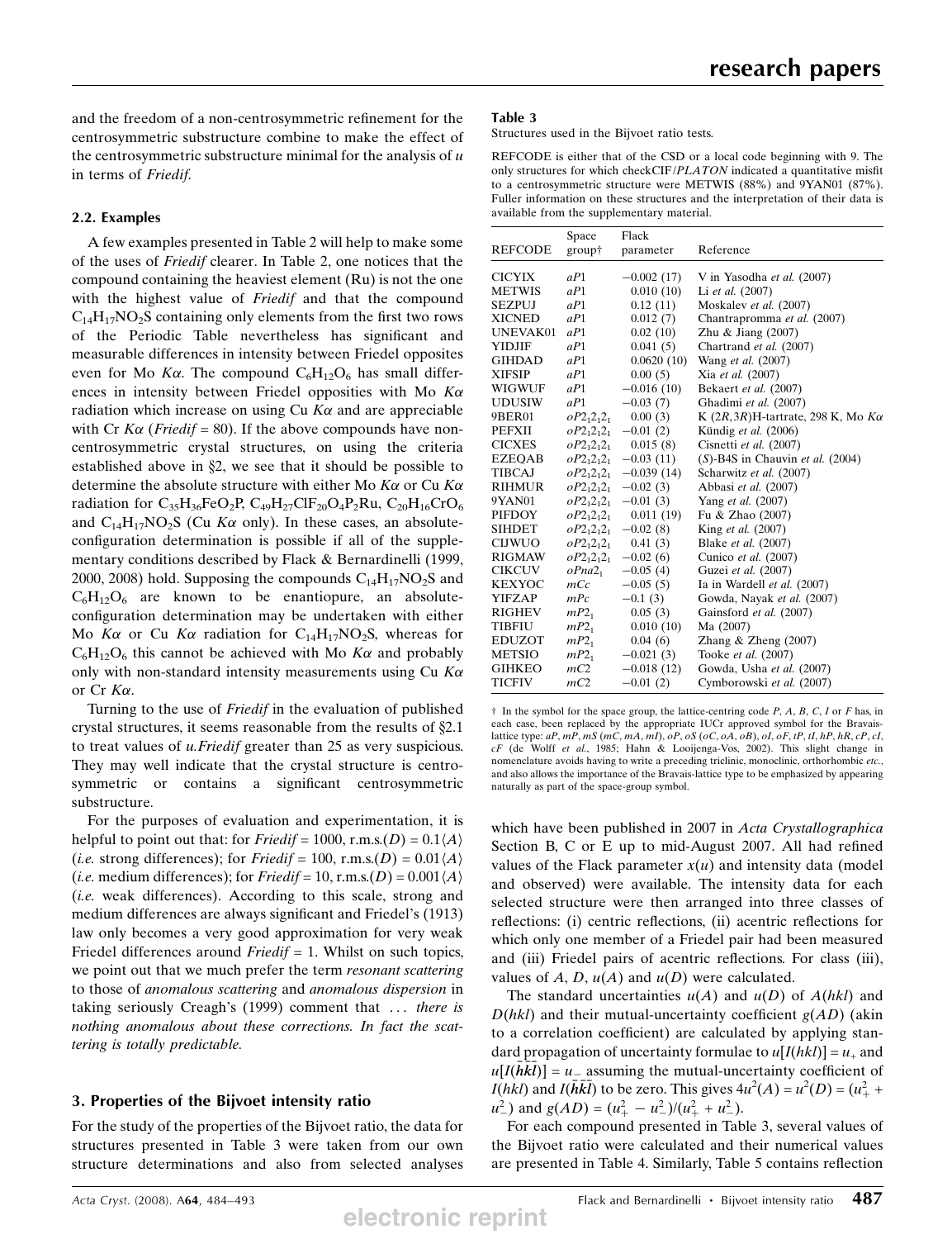#### Table 4

Bijvoet ratio values.

The definition of the various ratios may be found in the glossary.  $u > 0$  in the column  $10^4 \chi_{\text{Oas}}$  means that  $\langle u^2 \rangle > \langle D_{\text{Oa}}^2 \rangle$  and the evaluation of  $10^4 \chi_{\text{Oas}}$  leads to the square root of a negative quantity. CIJWUO is twinned by inversion and  $10^4 \chi_{Ex}$  gives values for the untwinned and twinned crystals. Fuller information on these structures and the interpretation of their data is available from the supplementary material.

| <b>REFCODE</b> | $10^4 \chi_{\rm Ex}$ | $10^4 \chi_\mathrm{Ma}$ | $10^4 \chi_{\rm Mz}$ | $10^4 \chi_{\rm Oa}$ | $10^4 \chi_{\rm Oz}$ | $10^4 \chi_{\rm Oas}$ |
|----------------|----------------------|-------------------------|----------------------|----------------------|----------------------|-----------------------|
| <b>CICYIX</b>  | 306                  | 418                     | 217                  | 668                  | 512                  | u > 0                 |
| <b>METWIS</b>  | 575                  | 346                     | 85                   | 417                  | 115                  | u > 0                 |
| <b>SEZPUJ</b>  | 81                   | 128                     | 16                   | 1249                 | $-115$               | 740                   |
| <b>XICNED</b>  | 415                  | 758                     | 281                  | 874                  | 342                  | 394                   |
| UNEVAK01       | 70                   | 175                     | 49                   | 1171                 | 409                  | 623                   |
| <b>YIDJIF</b>  | 693                  | 1084                    | 375                  | 1422                 | 669                  | 712                   |
| <b>GIHDAD</b>  | 792                  | 1099                    | 296                  | 1123                 | 301                  | 522                   |
| <b>XIFSIP</b>  | 104                  | 278                     | 87                   | 1067                 | 411                  | 313                   |
| <b>WIGWUF</b>  | 926                  | 1675                    | 615                  | 1890                 | 594                  | 1548                  |
| <b>UDUSIW</b>  | 74                   | 199                     | 64                   | 907                  | 253                  | u > 0                 |
| 9BER01         | 174                  | 537                     | 144                  | 917                  | 301                  | 773                   |
| <b>PEFXII</b>  | 857                  | 625                     | 27                   | 1709                 | 331                  | 1134                  |
| <b>CICXES</b>  | 389                  | 980                     | 379                  | 1135                 | 331                  | 715                   |
| <b>EZEOAB</b>  | 87                   | 468                     | 20                   | 521                  | 30                   | u > 0                 |
| <b>TIBCAJ</b>  | 1220                 | 1768                    | 1005                 | 2054                 | 918                  | 1706                  |
| <b>RIHMUR</b>  | 191                  | 323                     | 61                   | 554                  | 113                  | 468                   |
| 9YAN01         | 618                  | 718                     | 183                  | 1442                 | $-628$               | u > 0                 |
| <b>PIFDOY</b>  | 538                  | 531                     | 165                  | 1125                 | 408                  | 440                   |
| <b>SIHDET</b>  | 76                   | 198                     | 72                   | 1032                 | $-145$               | u > 0                 |
| <b>CIJWUO</b>  | 786/126              | 222                     | 115                  | 1329                 | 77                   | 1000                  |
| <b>RIGMAW</b>  | 89                   | 277                     | 75                   | 1605                 | $-1178$              | u > 0                 |
| <b>CIKCUV</b>  | 120                  | 332                     | 76                   | 492                  | 128                  | 159                   |
| <b>KEXYOC</b>  | 110                  | 299                     | 104                  | 874                  | 173                  | u > 0                 |
| <b>YIFZAP</b>  | 100                  | 474                     | $-48$                | 2787                 | $-298$               | 2762                  |
| <b>RIGHEV</b>  | 248                  | 445                     | 167                  | 1079                 | $-52$                | 687                   |
| <b>TIBFIU</b>  | 486                  |                         |                      | 551                  | $\qquad \qquad -$    | u > 0                 |
| <b>EDUZOT</b>  | 109                  | 363                     | 50                   | 1135                 | 109                  | 697                   |
| <b>METSIO</b>  | 1306                 | 1477                    | 768                  | 1804                 | 666                  | 1529                  |
| <b>GIHKEO</b>  | 939                  | 2009                    | 410                  | 2465                 | 543                  | 2323                  |
| <b>TICFIV</b>  | 365                  | 643                     | 205                  | 816                  | 222                  | 736                   |

counts and various estimates of the fit between observed and model values. Tables 3, 4 and 5 contain the same compounds arranged in the same order, the REFCODE of each compound providing the necessary link between the three tables. Looking at Table 4, we find that the expected value of the Bijvoet ratio labelled  $10^4 \chi_{Ex}$  is *Friedif.*  $\chi_{M}$  and  $\chi_{O}$ , with some character in place of the ., indicate values calculated respectively from the model and observed intensities of Friedel pairs by using equation (3). Two values are given for each. The first,  $\chi_a$ , is obtained by using all reported Freidel pairs. The second  $\chi_z$  is the value extrapolated to  $\sin \theta / \lambda = 0$ and was calculated in a manner similar to that described in  $\S 3.1$ arranging the limits of sin  $\theta/\lambda$  so as to always have ~10 bins. The complete list of Bijvoet ratio symbols may be found in the glossary.

### 3.1. sin  $\theta/\lambda$  dependence

Flack & Shmueli (2007) have discussed theoretically the dependence on sin  $\theta/\lambda$  of the Bijvoet intensity ratio due to the atomic scattering factors and isotropic atomic displacement parameters. Here we present results from our experimental study of K  $(2R,3R)$ H-tartrate at 298 K measured with Mo K $\alpha$ radiation (compound 9BER01 in Tables 3, 4 and 5 and Figs. 4, 5 and 6). Following a least-squares refinement on the whole set

of intensity data, values of  $10^4 \chi$  were calculated both from the model (calculated) and observed intensities progressively increasing the limit on sin  $\theta/\lambda$  of the reflections included in the sums to take in an extra 100 reflections at a time giving approximately 10 bins in all. Obviously, centric and unpaired acentric reflections were not used in this evaluation. The result is shown in Fig. 4. We concentrate our attention on  $10^4 \chi_M$  as this contains no random and systematic measurement uncertainties and should be comparable to the value obtained from the Flack & Shmueli (2007) formula.  $10^4 \chi_{M}$  is essentially linearly dependent on sin  $\theta/\lambda$  and has a value calculated over all the Friedel pairs reported in the intensity data (sin  $\theta/\lambda \leq$ 0.71  $\text{\AA}^{-1}$ ) of  $10^4 \chi_{\text{Ma}} = 537$ , which is much higher than that of Friedif of 174 (see Table 4). However, the value of Friedif calculated from equation  $(8)$  of Flack & Shmueli  $(2007)$  is strictly valid only at  $\sin \theta / \lambda = 0$ . Consequently, that value to be compared with *Friedif* is  $10^4 \chi_{\text{Mz}}$  following an extrapolation back to sin  $\theta/\lambda = 0.0$ . From Fig. 4 and Table 4, an extrapolated value of 144 is obtained. The agreement is good in view of the inevitable lack of intensity data at small values of sin  $\theta/\lambda$ .

The increase of  $\chi$  with respect to sin  $\theta/\lambda$  is due to  $\langle D^2 \rangle^{1/2}$  and  $\langle A \rangle$  having different dependencies on sin  $\theta/\lambda$ .  $\langle D^2 \rangle^{1/2}$ 



Plot of  $10^4 \chi$  versus  $\sin \theta / \lambda_{\text{max}}$  ( $\AA^{-1}$ ) for 9BER01.



Plot of |D| versus  $\sin \theta / \lambda$  ( $\AA^{-1}$ ) for 9BER01.

**electronic reprint**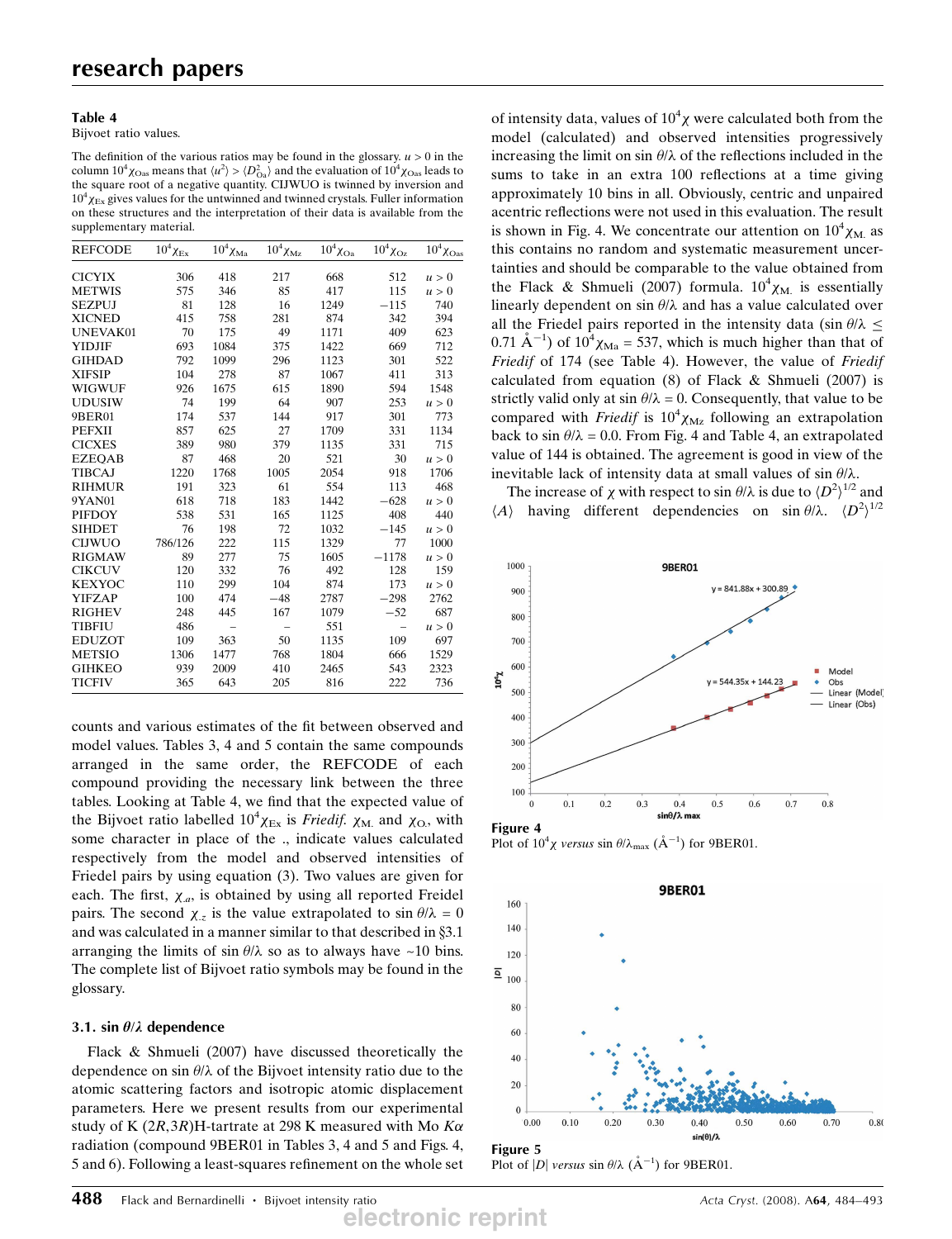#### Table 5

Bijvoet ratio tests.

Reflection counts and Friedel R factors. The definitons of  $R_A$ ,  $R_D$ ,  $wR_A^2$  and  $wR_D^2$  are defined in the *Glossary*. For values of Count presented as  $m + n$ , m refers to special 0k0 reflections and n to general hkl reflections. Fuller information on these structures and the interpretation of their data is available from the supplementary material.

| <b>REFCODE</b> | Count total | Count pairs  | Count centro   | Count unpaired | $R_A$ | $wR_A^2$ | $R_D$                    | $wR_D^2$                 | R.m.s. $\Delta A/u$ | R.m.s. $\Delta D/u$ | Max $ g(AD) $ |
|----------------|-------------|--------------|----------------|----------------|-------|----------|--------------------------|--------------------------|---------------------|---------------------|---------------|
| <b>CICYIX</b>  | 2108        | 1007         | $\mathbf{0}$   | 94             | 0.032 | 0.037    | 0.710                    | 0.619                    | 1.42                | 0.75                | 0.89          |
| <b>METWIS</b>  | 5011        | 1170         | $\mathbf{0}$   | 2671           | 0.041 | 0.053    | 0.652                    | 0.563                    | 3.03                | 0.70                | 0.92          |
| <b>SEZPUJ</b>  | 7146        | 335          | $\mathbf{0}$   | 6476           | 0.063 | 0.051    | 1.005                    | 1.006                    | 2.80                | 1.42                | 0.67          |
| <b>XICNED</b>  | 7236        | 3381         | $\Omega$       | 474            | 0.028 | 0.031    | 0.527                    | 0.446                    | 1.48                | 0.71                | 0.89          |
| UNEVAK01       | 4322        | 678          | $\mathbf{0}$   | 2966           | 0.049 | 0.059    | 0.977                    | 0.978                    | 1.73                | 1.00                | 0.83          |
| <b>YIDJIF</b>  | 7003        | 3134         | $\mathbf{0}$   | 735            | 0.044 | 0.053    | 0.458                    | 0.349                    | 1.58                | 0.64                | 0.81          |
| <b>GIHDAD</b>  | 2423        | 1078         | $\Omega$       | 267            | 0.037 | 0.045    | 0.706                    | 0.659                    | 1.13                | 0.70                | 0.61          |
| <b>XIFSIP</b>  | 4860        | 1046         | $\mathbf{0}$   | 2768           | 0.043 | 0.059    | 0.940                    | 0.937                    | 1.97                | 0.92                | 0.92          |
| <b>WIGWUF</b>  | 1461        | 658          | $\mathbf{0}$   | 145            | 0.052 | 0.065    | 0.478                    | 0.421                    | 1.98                | 1.41                | 0.96          |
| <b>UDUSIW</b>  | 2791        | 1328         | $\Omega$       | 135            | 0.047 | 0.061    | 0.966                    | 0.970                    | 1.68                | 0.96                | 0.73          |
| 9BER01         | 1771        | 738          | 293            | $\overline{2}$ | 0.032 | 0.037    | 0.662                    | 0.634                    | 2.10                | 0.85                | 0.95          |
| <b>PEFXII</b>  | 4711        | 2329         | $\mathbf{0}$   | 30             | 0.018 | 0.021    | 0.848                    | 0.929                    | 0.59                | 1.31                | 0.99          |
| <b>CICXES</b>  | 9372        | 3880         | 1013           | 599            | 0.041 | 0.053    | 0.560                    | 0.526                    | 1.46                | 0.72                | 0.86          |
| <b>EZEQAB</b>  | 4281        | 2134         | $\overline{0}$ | 10             | 0.012 | 0.015    | 0.402                    | 0.492                    | 0.27                | 0.14                | 1.00          |
| <b>TIBCAJ</b>  | 2996        | 547          | 625            | 1277           | 0.041 | 0.046    | 0.628                    | 0.552                    | 1.04                | 0.98                | 0.85          |
| <b>RIHMUR</b>  | 3037        | 1283         | 463            | 8              | 0.020 | 0.025    | 0.725                    | 0.720                    | 2.83                | 1.59                | 0.98          |
| 9YAN01         | 1344        | 488          | 278            | 90             | 0.068 | 0.077    | 0.870                    | 0.766                    | 1.22                | 0.90                | 0.91          |
| PIFDOY         | 1884        | 746          | 391            | $\mathbf{1}$   | 0.049 | 0.061    | 0.815                    | 0.633                    | 1.63                | 0.95                | 0.89          |
| <b>SIHDET</b>  | 6693        | 2859         | 953            | 22             | 0.076 | 0.084    | 0.971                    | 0.973                    | 2.17                | 0.92                | 0.93          |
| <b>CIJWUO</b>  | 3511        | 414          | 709            | 1974           | 0.055 | 0.049    | 0.983                    | 0.993                    | 1.67                | 1.50                | 0.12          |
| <b>RIGMAW</b>  | 6032        | 2609         | 735            | 79             | 0.071 | 0.055    | 0.982                    | 0.977                    | 1.16                | 0.84                | 0.98          |
| <b>CIKCUV</b>  | 2442        | 1149         | 142            | $\overline{2}$ | 0.037 | 0.046    | 0.782                    | 0.744                    | 4.86                | 1.53                | 0.92          |
| <b>KEXYOC</b>  | 2394        | 1086         | 12             | 210            | 0.048 | 0.054    | 0.922                    | 0.894                    | 1.86                | 0.94                | 0.93          |
| <b>YIFZAP</b>  | 1053        | 378          | 6              | 291            | 0.082 | 0.072    | 1.014                    | 0.963                    | 8.64                | 4.92                | 0.76          |
| <b>RIGHEV</b>  | 15832       | $13 + 7524$  | 289            | 469            | 0.085 | 0.096    | 0.946                    | 0.940                    | 3.27                | 1.23                | 0.91          |
| <b>TIBFIU</b>  | 3353        | 1529         | 98             | 197            | 0.074 | 0.104    | $\overline{\phantom{0}}$ | $\overline{\phantom{0}}$ | 4.34                |                     | 0.94          |
| <b>EDUZOT</b>  | 1839        | 854          | 53             | 78             | 0.031 | 0.045    | 0.972                    | 0.909                    | 2.48                | 1.33                | 1.00          |
| <b>METSIO</b>  | 28340       | $10 + 13637$ | 1020           | 26             | 0.036 | 0.034    | 0.571                    | 0.407                    | 1.28                | 0.97                | 0.95          |
| <b>GIHKEO</b>  | 1879        | $4 + 784$    | 173            | 130            | 0.043 | 0.044    | 0.527                    | 0.414                    | 3.11                | 1.76                | 0.99          |
| <b>TICFIV</b>  | 4678        | $4 + 2138$   | 368            | 26             | 0.030 | 0.041    | 0.541                    | 0.552                    | 2.80                | 1.26                | 0.88          |

decreases less rapidly than  $\langle A \rangle$  as sin  $\theta/\lambda$  increases. The increase of  $\chi$  with sin  $\theta/\lambda$  is hence an artefact and definitely NOTan indication that the root-mean-square Friedel intensity difference increases with  $\sin \theta / \lambda$ . Fig. 5 shows, for the same data set of compound 9BER01, individual values of  $|D|$ . The largest differences are at low sin  $\theta/\lambda$  and it is these which are important in structure refinement especially for absolutestructure determination. The fact that the variations of  $\langle D^2 \rangle^{1/2}$ and  $\langle A \rangle$  with sin  $\theta/\lambda$  are different implies that the factors to be used in the calculation of normalized intensities and normalized structure factors are different for D and A. As is well known, the appropriate factor to normalize A is the expected value of  $\langle A \rangle$ ,  $\sum f_i^2 + \sum f_i^{\prime\prime 2}$ , so the normalized value A' of A is  $A' = A/(\sum f_i^2 + \sum f_i'^2)$  and  $\langle A' \rangle = 1$ . Likewise, a normalized D' is obtained as  $D' = D/[4 \sum \sum (f_i f_j'' - f_j f_i'')^2]^{1/2}$  with  $\langle D'^2 \rangle = 1$ . We know of no existing practical application of the normalized Friedel difference  $D'$ .

#### 3.2. Bijvoet ratios of model intensities

Whether or not the model is a good representation of the real crystal, the two values  $\chi_{Ex}$  and  $\chi_{M}$  should be approximately equal. However, we note for most structures that  $\chi_{Ma}$  is larger or much larger than  $\chi_{Ex}$  although there are a few cases (viz METWIS and PEFXII) where  $\chi_{Ma}$  is smaller. In general, the graphs of  $10^4\chi$  versus sin  $\theta/\lambda$  present the same character-

istics as seen in Fig. 4 showing a strong dependence on sin  $\theta/\lambda$ of  $\chi$ . It is thus thought preferable to compare  $\chi_{Ex}$  with  $\chi_{Mz}$ , the value of  $\chi_{\text{M}}$  extrapolated to sin  $\theta/\lambda = 0$ . In all cases,  $\chi_{\text{Mz}}$  is smaller than  $\chi_{Ex}$  and in the cases of METWIS, SEZPUJ, PEFXII, EZEQAB and YIFZAP considerably smaller. For these latter cases, it may be that  $\chi_{Ex}$  is too large and has to be reduced to take account of the presence of a centrosymmetric substructure. We have not pursued this analysis further in view of the known difficulties of establishing any valid quantitative measure of pseudo-symmetry (see for example Collins et al., 2006; Rassat & Fowler, 2004; Spek, 2003). For the other structures, there is no indication of a centrosymmetric substructure by checkCIF/*PLATON*. In view of the inevitable uncertainty in performing the extrapolation of  $\chi_{\text{M}}$  to sin  $\theta/\lambda$  = 0, we judge the agreement between  $\chi_{Ex}$  and  $\chi_{Mz}$  as satisfactory. Clearly, the comparison of  $\chi_{Ex}$  and  $\chi_{Ma}$  is unsatisfactory but understandable in view of the dependence of the Bijvoet intensity ratio on sin  $\theta/\lambda$ .

#### 3.3. Symmetry-enhancement factors

The analysis of Flack & Shmueli (2007) is applicable to the triclinic space group P1 with a centrosymmetric substructure. It was not at all obvious to us that this analysis could be used per se for other non-centrosymmetric space groups. As a consequence, we undertook the work presented by Shmueli et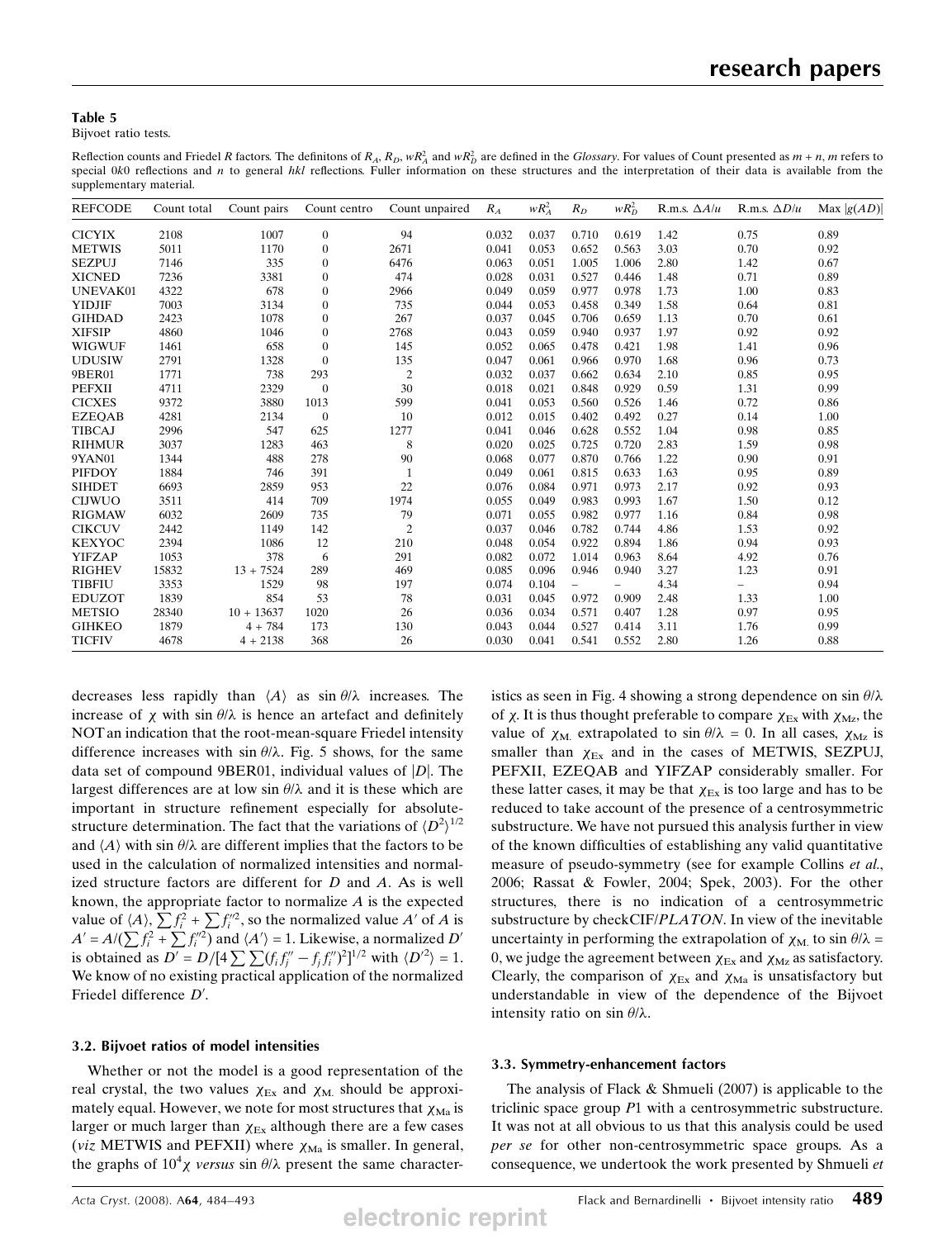| Table 6                                                  |  |  |
|----------------------------------------------------------|--|--|
| Intensity statistics on special and general reflections. |  |  |

|                |               | Model               | Model      | Obs.                | Obs.       |
|----------------|---------------|---------------------|------------|---------------------|------------|
| <b>REFCODE</b> | Refins, count | $\langle A \rangle$ | r.m.s. $D$ | $\langle A \rangle$ | r.m.s. $D$ |
| <b>RIGHEV</b>  | 0k0, 13       | 11206               | 173        | 11314               | 608        |
|                | hkl, 4793     | 2981                | 121        | 2988                | 285        |
| <b>METSIO</b>  | 0k0, 10       | 240543              | 11343      | 216981              | 29680      |
|                | hkl, 12384    | 13131               | 1907       | 13161               | 2250       |
| TIBFIU         | 0k0, 8        | 3406                |            | 3485                | 78         |
|                | hkl, 369      | 819                 |            | 840                 | 30         |
| <b>GIHKEO</b>  | 0k0, 4        | 6842                | 268        | 6986                | 420        |
|                | hkl, 1917     | 1517                | 291        | 1529                | 359        |
| <b>TICFIV</b>  | 0k0, 4        | 12436               | 203        | 13119               | 403        |
|                | hkl. 1253     | 3635                | 200        | 3641                | 248        |

al. (2008) reporting relevant theoretical intensity statistics for general and special reflections for all non-centrosymmetric space groups. On the practical side, we have used the data sources described in  $\S$ 3 to study ten structure analyses in the triclinic space group P1 (i.e. compounds CICYIX to UDUSIW inclusive) and a comparable number in the common orthorhombic space group  $P2_12_12_1$  (*i.e.* compounds 9BER01 to RIGMAW inclusive) together with some examples in monoclinic space groups  $P2<sub>1</sub>$  (i.e. compounds RIGHEV to METSIO inclusive) and C2 (i.e. compounds GIHKEO and TICFIV). Results are given in Table 4. These show, as seen in  $\S 3.2$ , that  $\chi_{\rm Mz}$  is in reasonable agreement with the value  $\chi_{\rm Ex}$ , in agreement with Shmueli et al.'s (2008) analysis that there is no symmetry-enhancement factor for general reflections in these low-symmetry non-centrosymmetric space groups.

A few further tests were made for symmetry-enhancement factors on special reflections. We chose to study the 0k0 reflections in structures in the monoclinic space groups  $P2<sub>1</sub>$ and C2. From the 2007 Acta Crystallographica sources, we selected those structures in these two space groups which had the largest values of the cell parameter  $b$  (to maximize the number of 0k0 reflections) and which had acceptable values of the Flack parameter and its standard uncertainty. The results are given in Table 6 where the statistics on the special 0k0 reflections can be compared to those of general hkl reflections. With the proviso that the number of 0k0 reflections in these structure determinations is very small and does not allow for satisfactory statistics, the main conclusions of Shmueli et al. (2008) are upheld. The  $\langle A \rangle$  of the special 0k0 reflections is considerably larger than that of the general hkl reflections and the corresponding  $\langle D^2 \rangle^{1/2}$  is also increased. It is not possible to say more from such a small set of data.

## 3.4. Bijvoet ratios of observed intensities

On consulting the values of  $\chi_{\text{O}}$  in Table 4, one sees that in general  $\chi_{\text{O}}$  is larger than  $\chi_{\text{M}}$ . This is clearly due to the effect of random and systematic uncertainties in the observed intensities. Moreover, for the observed intensities the extrapolation to sin  $\theta/\lambda = 0$  leads to a negative value of  $\chi_{Oz}$  (six cases) much more frequently than is the case of  $\chi_{Mz}$ , only one case (YIFZAP). The plots of  $\chi_{\text{O}}$  versus sin  $\theta/\lambda$  show a greater tendency than those of  $\chi_{\text{M}}$  to depart from a linear relation-

## Table 7

Bijvoet ratio values from centric reflections.

 $\chi_{\text{Oc}}$  is calculated using intensity data of the centric reflections.  $\chi_{\text{Oar}}$  is the value of  $\chi_{\text{Oa}}$  corrected by use of  $\chi_{\text{Oc}}$ .  $u > 0$  means that  $\langle u^2 \rangle > \langle D_{\text{Oa}}^2 \rangle$  and the evaluation of  $\chi_{\text{Oar}}$  leads to the square root of a negative quantity.

| REFCODE       | Centro count | $10^4 \chi_{\text{Oc}}$ | $10^4 \chi_{\text{Oar}}$ |
|---------------|--------------|-------------------------|--------------------------|
| 9BER01        | 575          | 1118                    | 727                      |
| <b>PEFXII</b> | 1186         | 1555                    | 1521                     |

ship, some of them being clearly parabolic. As  $\langle D_{\text{Oa}}^2 \rangle$  contains contributions both from the real difference in intensity between Friedel opposites *(i.e.*  $DX_i$  *for the ith Friedel pair)* and random and systematic uncertainties (i.e.  $e_i$  for the ith Friedel pair), we experimented with two potential ways to correct  $\chi_{\Omega}$  for random and systematic uncertainties. In the event, both of these procedures turned out to be unsatisfactory and consequently they are only described succinctly.

In the first procedure, which leads to  $\chi_{\text{Oas}}$ , we use the values of the standard uncertainties of  $D_i^{\text{obs}}$  as an expression of the random and systematic uncertainties. Writing  $D_i^{\text{obs}} = DX_i + e_i$ with  $e_i = N(0, \sigma_i^2)$ , where  $N(\mu, \nu)$  indicates a normal distribution of mean  $\mu$  and variance v, we obtain  $\langle D^2 \rangle = 1/N \sum (DX_i +$  $(e_i)^2 = 1/N \sum DX_i^2 + 1/N \sum e_i^2 + 2/N \sum DX_i e_i$ . Taking expectations,  $E[\langle D^2 \rangle] = \langle DX^2 \rangle + \langle \sigma^2 \rangle$ . For practical purposes, one writes  $\langle D_{\text{Oas}}^2 \rangle = \langle D_{\text{Oa}}^2 \rangle - \langle u^2 \rangle$  and uses  $\langle D_{\text{Oas}}^2 \rangle$  to obtain  $\chi_{\text{Oas}}$ . Comparing  $\chi_{\text{Oa}}$  with  $\chi_{\text{Oas}}$ , we find there are several cases where  $\langle u^2 \rangle$  is greater than  $\langle D_{\Omega}^2 \rangle$  resulting in a square root of a negative quantity appearing in the calculation of  $\chi_{\text{Oas}}$ . In another case (*i.e.* CIKCUV), the value of  $\chi_{\text{Oas}}$  is rather small. For all these cases, it seems that the standard uncertainties of the intensity data are largely overestimated. One notices also that the low values given in Table 5 of the root-mean-square values of  $\Delta A/u$  and  $\Delta D/u$  confirm this overestimation. An opposing case is YIFZAP for which the difference between  $\chi_{\text{Oa}}$  and  $\chi_{\text{Oas}}$  is very small. The standard uncertainties of the intensity data seem to have been underestimated in this case.

In the second procedure, which leads to  $\chi_{\text{Oar}}$ , we make use of the intensity data of centric reflections indicated in Table 3 of Shmueli *et al.* (2008). These are ones for which  $I(hkl)_{\text{model}} =$  $I(hkl)_{model}$  for specific classes of reflection depending on the geometric crystal class of the crystal (e.g., for the orthorhombic space group  $P2_12_12_1$ , 0kl, h0l and hk0 are centric reflections). In practice, using standard averaging software, in order not to merge  $I(hkl)$  and  $I(hkl)$ , one has to work in space group P1 for these centric reflections whereas the acentric reflections are treated normally in the space group of the crystal structure. The  $D(hkl)$  of centric reflections contain only the contribution of random and systematic uncertainties in the intensity data. Letting  $M$  be the number of symmetryequivalent general reflections (e.g. in  $P2_12_12_1$ ,  $M = 4$ ), one obtains  $\langle D_{\text{Oar}}^2 \rangle = \langle D_{\text{Oa}}^2 \rangle - (1/M) \langle D_{\text{Oc}}^2 \rangle$ . The factor of  $1/M$ arises in the following way. If  $\varepsilon$  is a random variable distributed like  $N(0, \sigma^2)$  and  $\kappa = 1/M \sum \varepsilon_i$ , then  $\kappa$  is distributed like  $N(0, \sigma^2/M)$ . The intensities of centric reflections are unaveraged whereas the intensities of acentric reflections are obtained by averaging  $M$  intensities. Turning to Table 7, one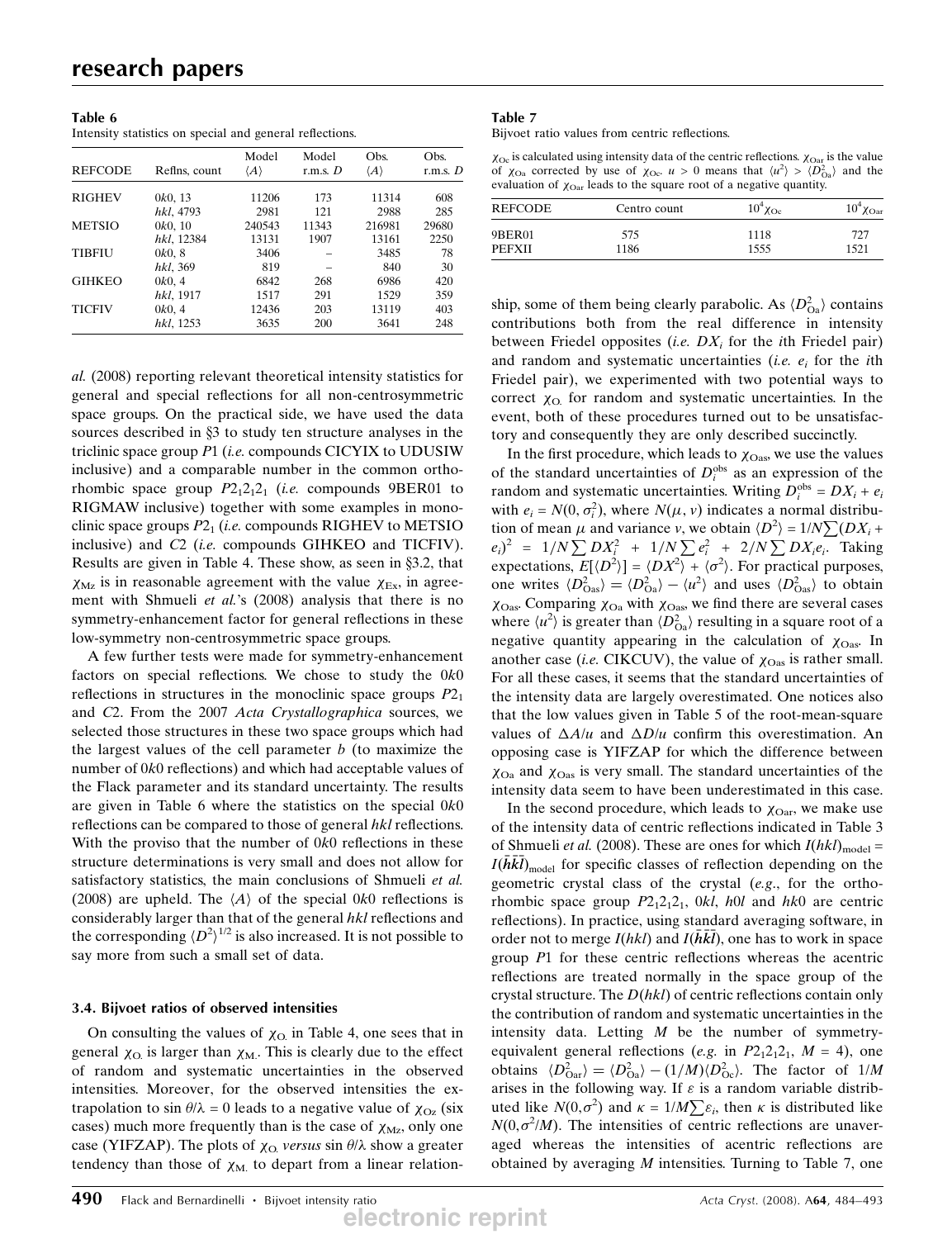sees that for 9BER01 the unaveraged centric reflections seem to have provided a satisfactory correction for random and systematic effects in the intensity data. However, for PEFXII the correction is unsatisfactory. More tests are required but the intensity data available with structure determinations in Acta Cryst. B, C and E are unsuitable as they have already been averaged in the crystal point group resulting in the loss of the  $D(hkl)$  for the centric reflections necessary for this calculation. A further limitation of this correction is that centric reflections are in short supply in low-symmetry space groups (*i.e.* none in geometric class 1, only  $0k0$  in m, only  $h0l$  in 2, only hk0 in mm2 but 0kl, h0l and hk0 in 222), see Shmueli et al. (2008, Table 3).

The above results show that, in practice, our two proposed methods for correcting  $\chi_{\Omega}$  do not give reliable results. This is most unfortunate as for the purposes of data evaluation  $\chi_{\Omega}$ would be preferable to  $\chi_{\text{M}}$  as it does not in any way depend on a structural model being available.

#### 3.5. Quality of intensity data and fit

If we refer to Table 5, it comes as somewhat of a surprise that there are often a large number of acentric reflections for which the intensity of the Friedel opposite is not available. It is not at all clear why this should be or why a data-measurement strategy leading to a large number of unpaired Friedel opposites should have been chosen. We hence suggest that a good way of judging the quality of an intensity data set of a non-centrosymmetric crystal structure is to count and report the number of unpaired acentric reflections as a complement to the numbers of measured acentric pairs and measured centric reflections. Moreover, we have also examined the values of the A to D mutual-uncertainty coefficient  $g(AD)$  as defined above in §3. Small values of  $|g(AD)|$  mean that the standard uncertainties of  $I(hkl)_{\text{obs}}$  and  $I(hkl)_{\text{obs}}$  are approximately equal, whereas values of  $|g(AD)|$  close to unity mean that one of  $I(hkl)_{obs}$  and  $I(hkl)_{obs}$  has been measured with a far greater uncertainty than the other. Consequently, the largest absolute value of the AD mutual-uncertainty coefficient,



 $|g(AD)|_{\text{max}}$ , is a good guide to the homogeneity of the data collection. So although for routine structure analysis it might be considered satisfactory merely to have intensity measurements of a sufficiently large number of Friedel opposites, we consider that, for accurate electron-density measurements and absolute-configuration determination of low-Friedif compounds, the number of unpaired Friedel opposites should be very small and a value of  $|g(AD)|_{\text{max}}$  which is close to zero should be a requirement. For compound 9BER01, we examined scatter diagrams of  $|g(AD)|$  versus sin  $\theta/\lambda, |g(AD)|$  versus A and  $|g(AD)|$  versus  $|D|$  but these do not show any apparent relationships between the variables considered.

Concerning the measures of the least-squares fit of the data to the model, examination of the Friedel R factors and rootmean-square deviates in Table 5 is instructive. The  $A(hkl)$  are being better fit than the  $D(hkl)$ . Although the R values clearly show that  $A$  is being better fit than  $D$ , the root-mean-square  $\Delta D/u$  and  $\Delta A/u$  seem to indicate that the goodness of fits of D and  $A$  are comparable although in general that of  $D$  is smaller than that of A. However, on closer inspection one sees that the  $u(A)$  and  $u(D)$  are essentially identical whereas |D| is much smaller than A. Thus,  $|\Delta D|$  should be much smaller than  $|\Delta A|$ and the root-mean-square value of  $\Delta D/u$  should be much smaller than that of A. Hence the observed root-mean-square value of  $\Delta D/u$ , although it looks small and acceptable, is in fact much larger than it should be and is unacceptable in the same way as the  $R$  factors of  $D$ . The vast majority of the values of root-mean-square  $\Delta A/u$  are in a range  $1.0 \le$  r.m.s. $(\Delta A/u) \le$ 3.0 expected of a satisfactory goodness of fit. It is however very difficult to escape from an overbearing impression that these are no more than target values obtained by some empirical parameterization of the standard uncertainties of the intensities rather than properly indicating any real statistical property of the data and their fit to the model.

#### 3.6. Classes of reflections with large  $|D|$

For the planning of experiments, it is useful to know for an unknown crystal structure whether there are regions of reciprocal space where larger than average values of  $|D|$  may be found. It has already been seen in §3.3 and Shmueli et al. (2008) that special reflections have increased values of the root-mean-square Friedel difference. The appropriate special reflections may be found in Table 3 of Shmueli et al. (2008) by seeking the largest values of  $\langle D^2 \rangle^{1/2}/\rho$  for the space group under consideration. Unfortunately, the number of enhanced reflections tends to be rather small. In passing, it should be noted that centric reflections have a value of  $\langle D^2 \rangle^{1/2}/\rho = 0$  in this table. It has already been seen in  $\S 3.1$  and Fig. 5 that reflections with large  $|D|$  tend to lie at low sin  $\theta/\lambda$ . Examination of Fig. 6 for the same compound shows that an empirical linear relationship exists between  $|D|$  and A, so roughly the reflections of strongest intensity will on average have the largest absolute value of the Friedel intensity difference. Consequently and regrettably, those reflections which tend to have a large absolute value of the Friedel-intensity difference are exactly those likely to suffer from the effects of extinction.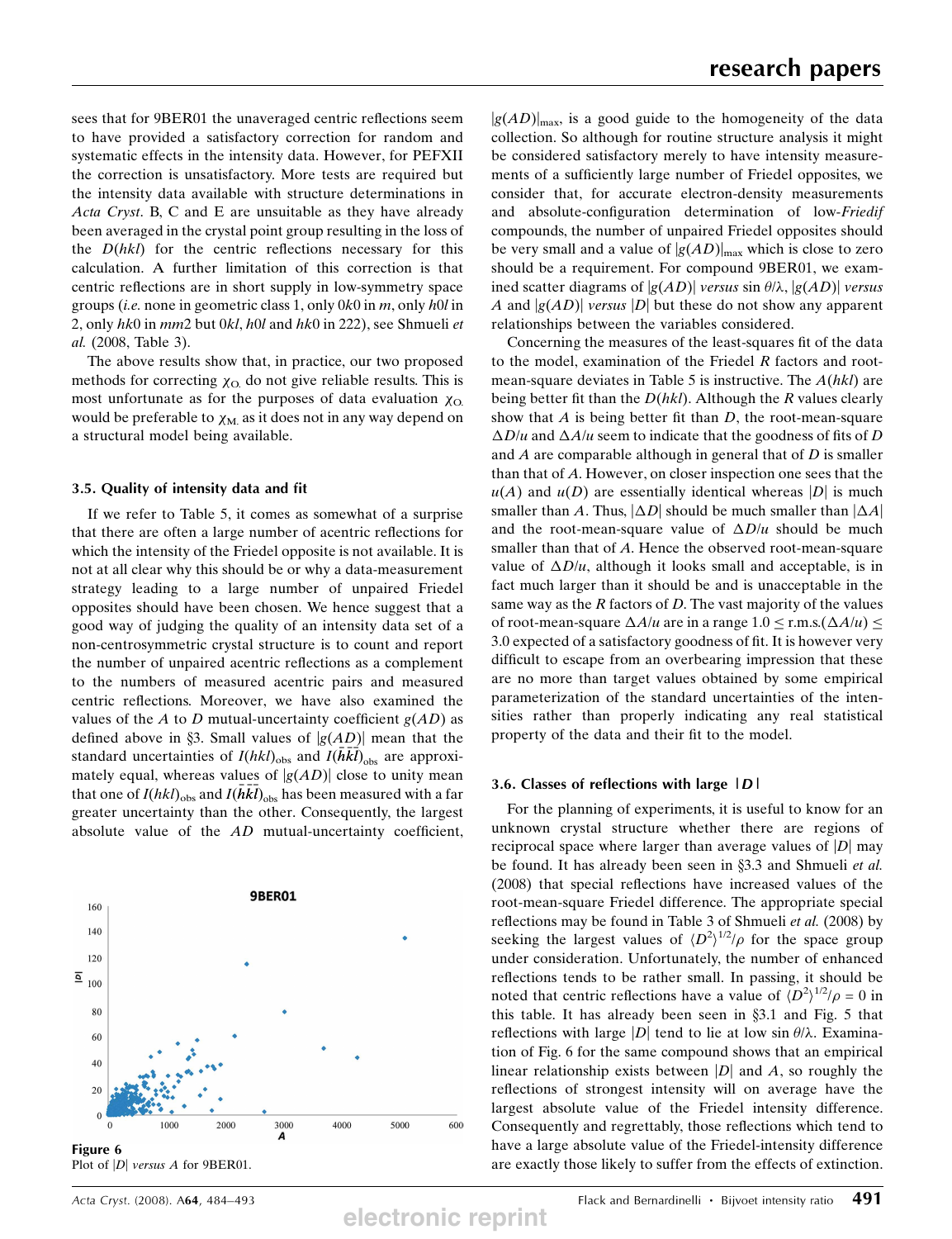Plots of |D| versus sin  $\theta/\lambda$  and |D| versus A are available in the supplementary material for all compounds in Tables 3, 4 and 5.<sup>2</sup> They all show exactly the same characteristics as 9BER01. In this and other respects, 9YAN01 is the compound which differs the most from the rest. It has large values of  $|D|$ out to higher values of sin  $\theta/\lambda$  than the others, and also shows large values of  $|D|$  for small values of A and small values of  $|D|$ for large values of A. 9YAN01 is the only non-molecular compound in our data sets and contains no C atoms (hence it does not have a CSD refcode). It is of the mineral cobaltaustinite  $CaCo(AsO<sub>4</sub>)(OH)$ .

## 4. Software

Values of Friedif were calculated with the spreadsheet application for Microsoft Excel<sup>®</sup> 2003/2007 described in Flack & Shmueli (2007). The software has been extended to allow the calculation with Cr  $K\alpha$  radiation as well as Cu  $K\alpha$  and Mo  $K\alpha$ . The calculation of the value *Rescat* of Girard *et al.* (2003) has been removed. The current version of the software is available as extra supplementary material to Flack & Shmueli (2007). The values obtained from the spreadsheet have been verified by extensive hand calculations.

## 5. Concluding remarks

Our previous (Flack & Shmueli, 2007; Shmueli et al., 2008) and current work clearly show some of the theoretical and practical advantages of dealing with average and difference Friedel intensities in place of the native  $I(hkl)$  and  $I(h\overline{k}\overline{l})$ . Further developments are to be expected. It is to be noted that, in FULLPROF (Rodriguez-Carvajal, 2005), a very widely used Rietveld refinement software for powder diffraction data, the calculation of intensities and their derivatives is undertaken directly in terms of  $A(hkl)$ , the quantity observed in powder diffraction, rather than the individual (unobserved)  $I(hkl)$  and  $I(hkl)$ . The  $D(hkl)$  cannot be observed (or interpreted) in a powder diffraction experiment and consequently it is not necessary to calculate these values.

At a time when resonant scattering with its numerous proven applications is the rule rather than the exception, it seems anachronistic in many basic presentations of X-ray structure analysis to find Friedel's law (Friedel, 1913) being used as a simplifying assumption. Standard presentations (e.g. Looijenga-Vos & Buerger, 2002) of point-group and spacegroup determination all justify the use of Laue classes, even for non-centrosymmetric crystals, by invoking Friedel's law as a reasonably valid assumption. A more modern approach, without approximation and valid for both centrosymmetric and non-centrosymmetric crystals, would be to describe the same analysis as being based on the properties of the average Friedel intensity  $A(hkl)$ . The symmetry of  $A(hkl)$  necessarily belongs to one of the Laue classes [i.e. the point group of the  $I(hkl)$  augmented by the inversion operator without reliance on Friedel's law. The analysis of the  $D(hkl)$ , which has the 'anti-point-group' symmetry [*i.e.* the point group of the  $I(hkl)$ ] augmented by the property  $D(hkl) = -D(\overline{h}\overline{k}\overline{l})$  uncovers extra information.

## 6. Glossary

 $A = A(hkl) = \frac{1}{2}[I(hkl) + I(\overline{h}\overline{k}\overline{l})]$ : the average Friedel intensity  $D = D(hkl) = I(hkl) - I(\overline{h}\overline{k}\overline{l})$ : the difference Friedel intensity  $\Delta A = A_{\text{obs}} - A_{\text{model}}$ 

 $\Delta D = D_{\text{obs}} - D_{\text{model}}$ 

 $\chi = \langle D^2 \rangle^{1/2} / \langle A \rangle$ : the Bijvoet intensity ratio

- $\chi_{Ex}$  the expected value of the Bijvoet intensity ratio calculated by using equation (8) of Flack & Shmueli (2007)
- $\chi_{\text{Ma}}$  Bijvoet intensity ratio calculated from model intensities of all reported Friedel pairs
- $\chi_{\text{Mz}}$  Bijvoet intensity ratio calculated from model intensities of reported Friedel pairs extrapolated to  $\sin \theta / \lambda = 0$
- $\chi_{\text{Oa}}$  Bijvoet intensity ratio calculated from observed intensities of all reported Friedel pairs
- $\chi_{Oz}$  Bijvoet intensity ratio calculated from observed intensities of reported Friedel pairs extrapolated to  $\sin \theta / \lambda = 0$
- $\chi_{\text{Oas}}$  Bijvoet intensity ratio calculated from observed intensities of all reported Friedel pairs and corrected for random and systematic uncertainties by using the reported standard uncertainties of the observed intensities
- $\chi_{\text{Oc}}$  Bijvoet intensity ratio calculated from observed intensities of unaveraged Friedel pairs of centric reflections
- $\chi_{\text{Oar}}$  Bijvoet intensity ratio calculated from observed intensities of all reported Friedel pairs and corrected for random and systematic uncertainties by using  $\chi_{\text{Oc}}$

$$
Friedif = 10^4 \chi_{\rm Ex}
$$

$$
R_A = \sum (|A_{\text{obs}} - A_{\text{model}}|) / \sum (|A_{\text{obs}}|)
$$
: conventional *R* factor for *A*

$$
R_D = \sum (|D_{\text{obs}} - D_{\text{model}}|) / \sum (|D_{\text{obs}}|)
$$
: conventional *R* factor for *D*

$$
wR_A^2 = {\sum [(A_{\text{obs}} - A_{\text{model}})/u(A_{\text{obs}})]^2 }/{\sum [A_{\text{obs}}/u(A_{\text{obs}})]^2}]^{1/2};
$$
  
weighted *R* factor for *A*

 $wR_D^2 = {\sum [(D_{\text{obs}} - D_{\text{model}})/u(D_{\text{obs}})]^2 }/{\sum [D_{\text{obs}}/u(D_{\text{obs}})]^2}}^{1/2}.$ weighted R factor for D

 $u$  the standard uncertainty of the cited quantity  $g(AD)$  the mutual-uncertainty coefficient of A and D

Dr M. Hoyland of the IUCr Research and Development group is thanked for providing a list of structures published in 2007 in Acta Crystallographica Sections B, C and E containing numerical values of the Flack parameter.

<sup>2</sup> These data are available from the IUCr electronic archives (Reference: SH5074). Services for accessing these archives are described at the back of the journal.